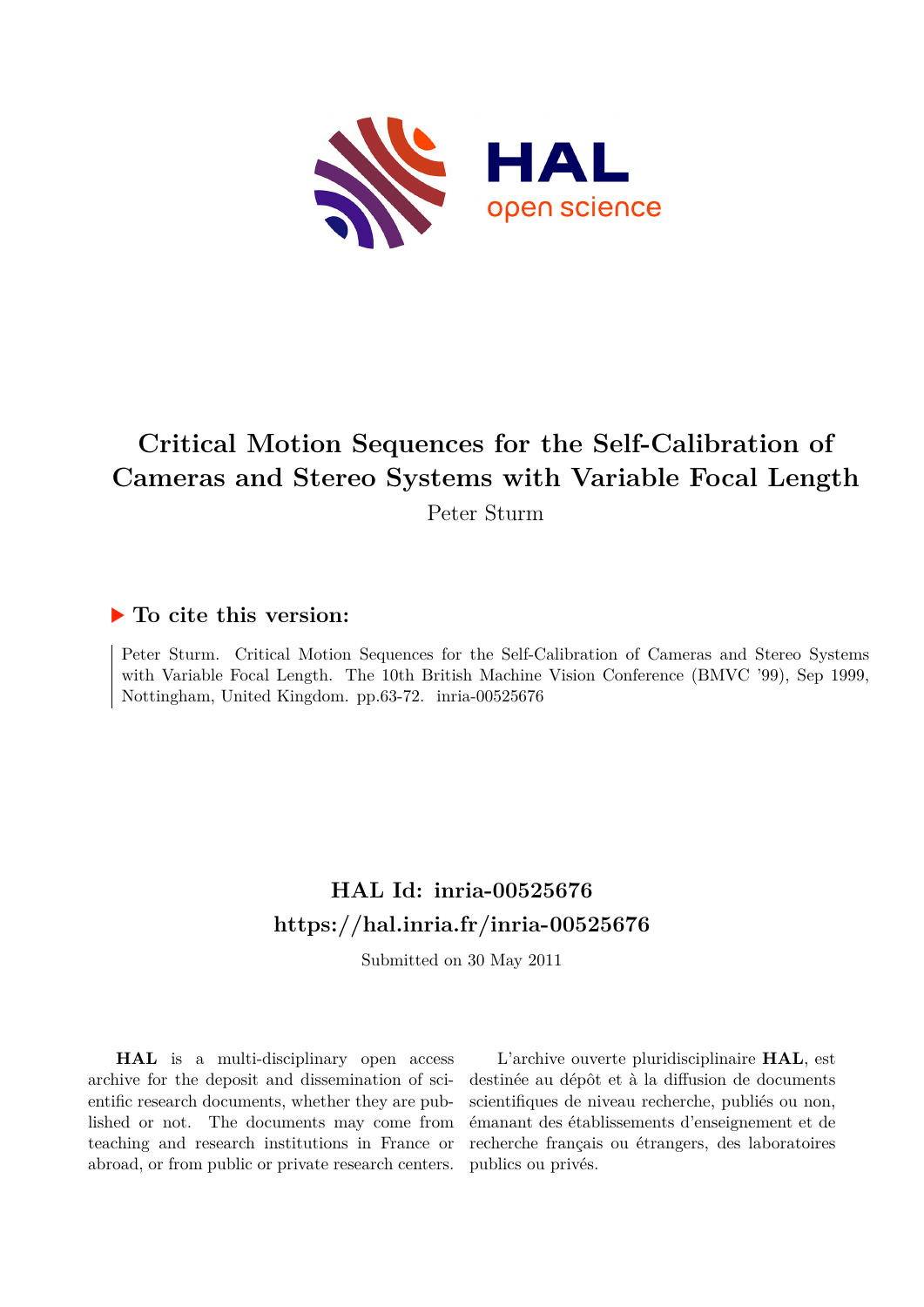# Critical Motion Sequences for the Self-Calibration of Cameras and Stereo Systems with Variable Focal Length

Peter F Sturm Computational Vision Group, Department of Computer Science The University of Reading, Whiteknights, PO Box 225 Reading, RG6 6AY, United Kingdom P.F.Sturm@reading.ac.uk

#### **Abstract.**

We consider the self-calibration problem for a moving camera whose intrinsic parameters are known, except the focal length, which may vary freely across different views. The conditions under which the determination of the focal length's values for an image sequence is not possible, are derived. These depend only on the camera's motions. We give a complete catalogue of the so-called *critical motion sequences*. This is then used to derive the critical motion sequences for stereo systems with variable focal lengths.

## **1 Introduction**

One of the major goals of computer vision is the recovery of spatial information about the environment. Classical approaches assume that the cameras are *calibrated* beforehand, but a great interest in *uncalibrated* vision and on-line calibration has arisen during the last decade. A key result is that even with completely uncalibrated cameras, spatial information – *projective structure* – can be obtained: the scene can be reconstructed up to an unknown projective transformation [5, 8]. Furthermore, a moving camera can *self-calibrate*, i.e. the calibration parameters can be estimated solely from feature correspondences between several images [9, 11]. This allows the projective ambiguity in the reconstruction to be reduced to a Euclidean one (up to a similarity transformation), and we speak of *uncalibrated Euclidean reconstruction*.

It is known that several types of camera motion prevent self-calibration, i.e. the calibration parameters can not be determined uniquely. Accordingly, Euclidean structure can not be obtained, although reconstruction at some level between projective and Euclidean is generally possible. These degeneracies are inherent, i.e. they can not be resolved by any algorithm without additional knowledge. Sequences of camera motions that imply such degeneracies will be referred to as *critical motion sequences*. By "sequences" we mean that not only the motion between two successive views, but that over a complete image sequence, is critical.

For the basic self-calibration scenario, a moving camera with *fixed* calibration, the critical motion sequences were derived by Sturm [13]. In this paper, we study the case of a moving camera with *variable* and unknown focal length, but whose other intrinsic parameters are known. A practical self-calibration algorithm was proposed by Azarbayejani and Pentland [1]. Algorithms and closed-form solutions for the two-view case were given by Hartley and Brooks et al. [7, 3, 4, 10]. Newsam et al. derived the critical motions for the two-view case [10]. In this paper, we derive a complete characterization of critical motion *sequences*, for any number of views, and the critical motions for stereo systems.

The paper is organized as follows. In  $\S 2$  we provide some theoretical background for our approach. The problem of deriving critical motion sequences is formulated in §3. The critical motion sequences are derived in §4. A summary of the derivations is given in §5 and comments are made in §6. The critical motions for stereo systems are derived in §7 and conclusions are drawn in 8. Many proofs are omitted in this paper; please contact the author for more details.

# **2 Background**

The definitions in this section are mainly taken from [2] and [12]. Some of the results for general quadrics are presented only for central conics.

**Notation.** We refer to the *plane* at *infinity* as the *ideal plane* and denote it by  $\Pi_{\infty}$ .  $\mathcal{P}^n$  is the *n*-dimensional projective space and  $\sim$  means equality up to a scalar factor, accounting for the use of homogeneous coordinates. We use the abbreviation *PVC* for proper virtual conics (see below).

 This work is supported by the EPSRC funded project GR/K89221 (Vector).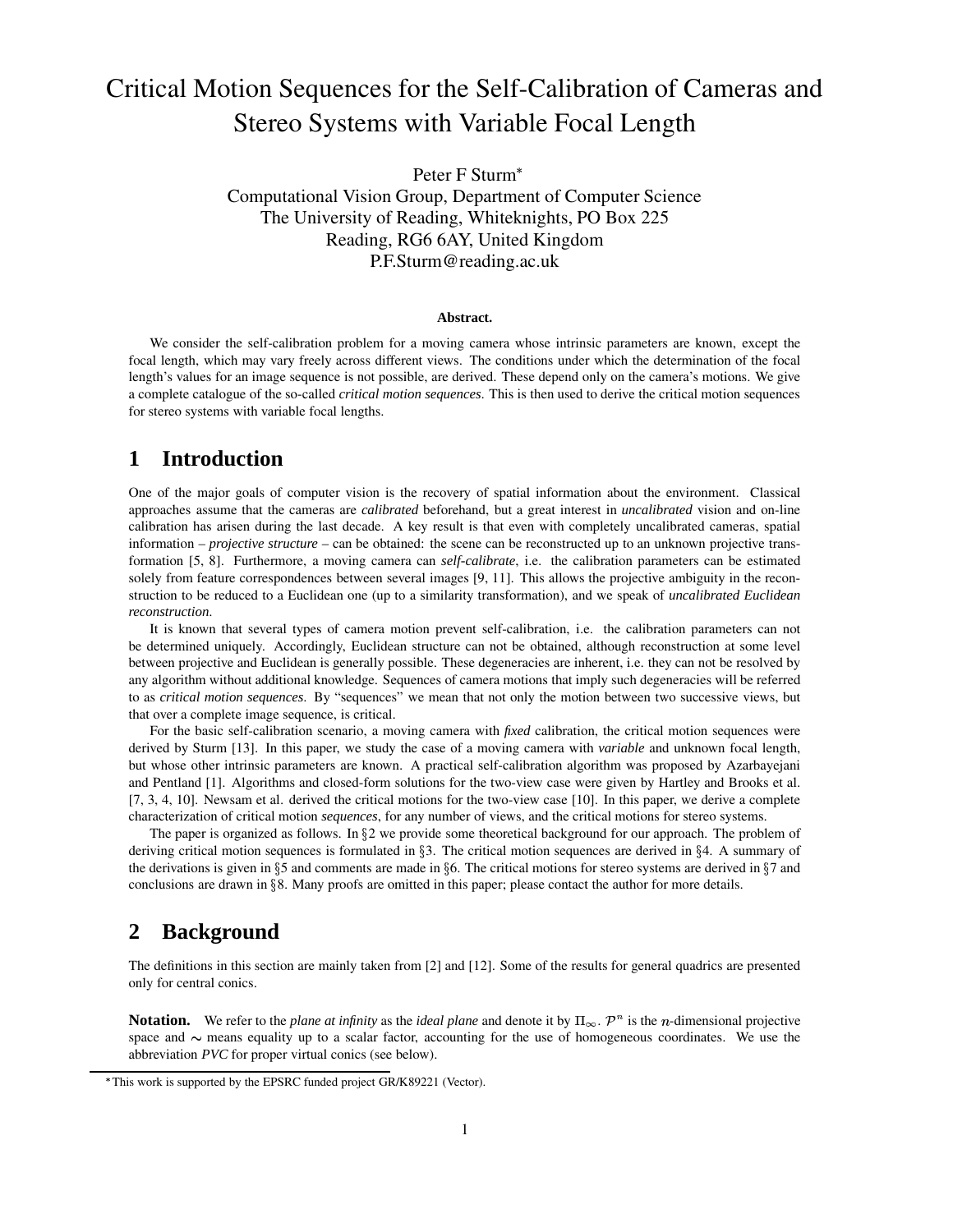**Pinhole Camera Model.** We use perspective projection to model cameras. A projection may be represented by a  $3 \times 4$  projection matrix P that maps points of 3-space to points in 2-space:  $\mathbf{q} \sim \mathbf{PQ}$ . We consider only the case of perfect perspective projection, i.e. the projection center does not lie on  $\Pi_{\infty}$ .

With regard to physical cameras, the projection matrix may be decomposed into a *calibration matrix* K and a *pose matrix*. The pose matrix represents the position and orientation of the camera in some world coordinate frame. In general, we distinguish 5 intrinsic parameters for the perspective projection model: the (effective) focal length  $f$ , the aspect ratio  $\tau$ , the principal point  $(u_0, v_0)$  and a skew factor accounting for non rectangular pixels. The skew factor is usually very close to  $0$  and we ignore it in the following. The calibration matrix may be written as:

$$
\mathsf{K} = \begin{pmatrix} \tau f & 0 & u_0 \\ 0 & f & v_0 \\ 0 & 0 & 1 \end{pmatrix} .
$$

We decompose the projection matrix as follows:

$$
P = K \underbrace{\begin{pmatrix} 1 & 0 & 0 & 0 \\ 0 & 1 & 0 & 0 \\ 0 & 0 & 1 & 0 \end{pmatrix}}_{P_c} \begin{pmatrix} R & -Rt \\ 0 & 1 \end{pmatrix}
$$

The matrix  $P_c$  is the *canonical projection*, and we call its destination the *metric image* plane. The canonical projection depends only on the camera's extrinsic parameters – a rotation matrix R representing its orientation and a 3-vector  $t$ respresenting its position. The calibration matrix K describes an invertible affine transformation from the metric image plane to pixel coordinates.

**Quadrics and Conics.** A *quadric* in  $\mathcal{P}^n$  is a set of points satisfying a homogeneous quadratic equation. Each quadric can be represented by a symmetric  $(n + 1) \times (n + 1)$  matrix. A *virtual quadric* is a quadric with no real point and a *proper quadric* is a quadric whose matrix has a non-zero determinant. *Conics* are planar quadrics; we will not distinguish between a conic and its matrix. A conic in  $\mathcal{P}^3$ , or *3D conic*, is defined by its *supporting plane* and the conic's equation in that plane. All proper virtual conics (*PVC*) are central [2] and hence can be transformed to *Euclidean normal form* by a Euclidean transformation (principal axis transformation). The Euclidean normal form is a diagonal matrix of the conic's eigenvalues.

**Cones.** By *cones* we mean rank-3 quadrics in  $\mathcal{P}^3$  with vertex not on  $\Pi_{\infty}$ . A cone is uniquely defined by its vertex and any (conic) section by a plane not containing the vertex. Cones are used in this paper through the notion of the *projection cone* of a 3D conic, i.e. the cone traced out by the projection rays of the perspective projection of the conic. The Euclidean normal form of a cone is a diagonal matrix  $diag(\lambda_1, \lambda_2, \lambda_3, 0)$ , with non-zero  $\lambda_i$ . If the  $\lambda_i$  are all distinct then the cone is an *elliptic cone*. If exactly two of the  $\lambda_i$  are equal, the cone is *circular* (or *right*). For an *absolute cone*, all three  $\lambda_i$  are equal.

**Absolute Quadric and Absolute Conic.** The *absolute quadric* of  $\mathcal{P}^n$  is defined by the equations  $x_1^2 + \cdots + x_n^2$ **Absolute Quadric and Absolute Conic.** The *absolute quadric* of P<sup>n</sup> is defined by the equations  $x_1^2 + \cdots + x_n^2 = x_{n+1} = 0$ . The *absolute conic*  $\Omega$  is the absolute quadric of  $\mathcal{P}^3$ .  $\Omega$  is a proper virtual conic position uniquely defines the Euclidean structure of 3-space. The calibration of a camera is equivalent to determining the image  $\omega$  of  $\Omega$ , respectively its dual  $\omega^*$  [9, 6]. From the relation  $\omega^* \sim KK^{\perp}$ , the calibration matrix K can be uniquely recovered by Cholesky decomposition.

## **3 Problem Formulation**

We consider a sequence of  $n$  views, generally taken from different positions and with different orientations. The focal lengths for the views may all be different, but the other intrinsic parameters (aspect ratio and principal point) are known (they need not be equal for all the views). The problem at hand is to determine the  $n$  different values for the focal length, which allows in general to obtain a Euclidean reconstruction of the scene. In the following, we describe this problem in geometrical terms, in analogy to [13].

First, *calibration* of a camera is equivalent to the determination of the image of the absolute conic, as "produced" by that camera. *Self-calibration* means the same, but with the conotation that information used to calibrate does not stem from e.g. known metric 3D structure. *Euclidean reconstruction* is equivalent to the determination of the position of the absolute conic in 3D. The problem of Euclidean reconstruction is slightly more general than that of self-calibration: degeneracy of self-calibration implies degeneracy of Euclidean reconstruction while the reciproque is not always true (e.g. self-calibration of a camera rotating about its optical center is in general possible, while any 3D reconstruction, Euclidean included, is impossible). The derivations that follow refer to degeneracies of Euclidean reconstruction.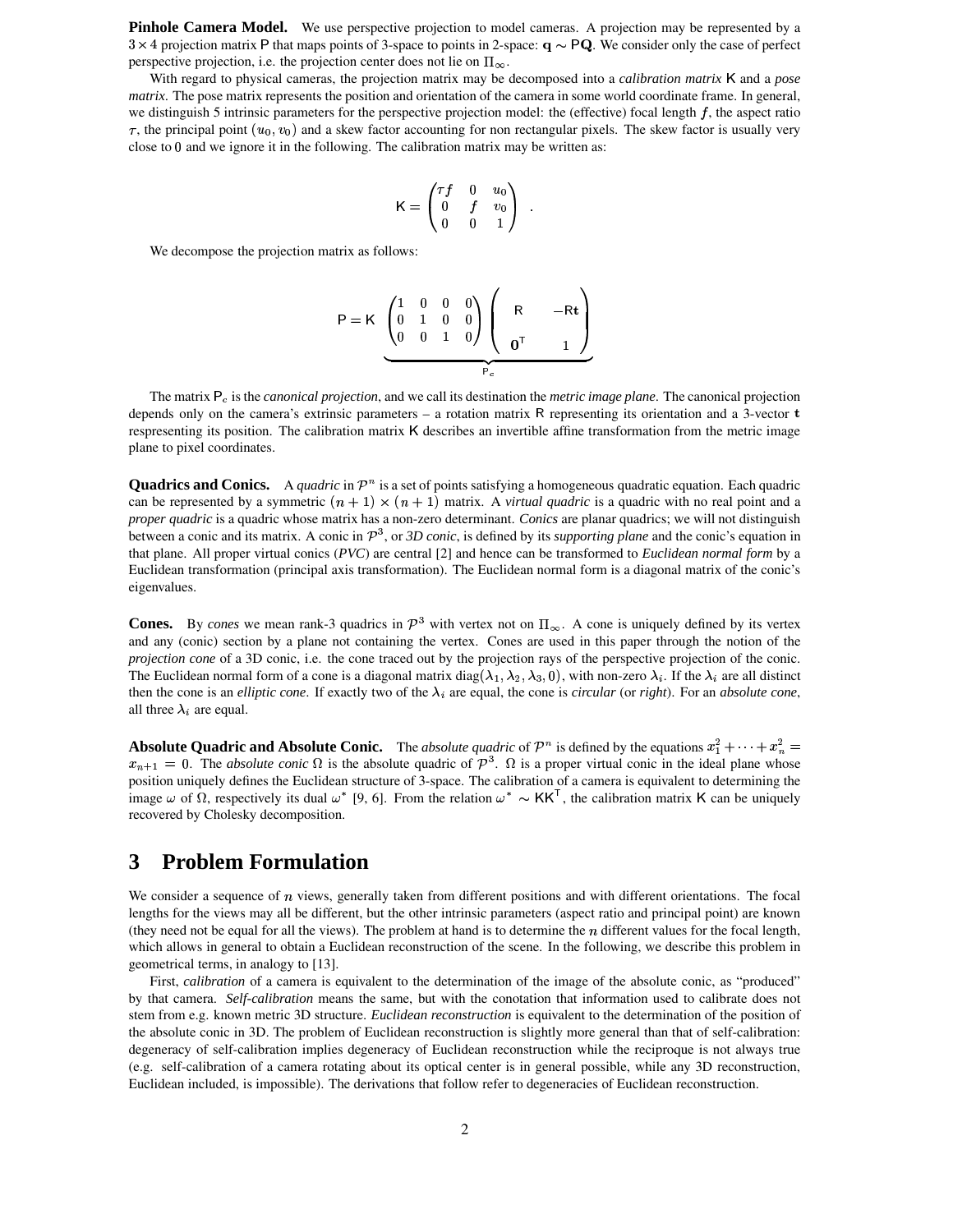To determine the position of the absolute conic, some constraints are needed. We will describe these constraints in the following paragraph, but first we give a straightforward informal definition for degeneracy of Euclidean reconstruction: the Euclidean reconstruction problem is degenerate exactly if there is a conic in 3D, not identical with the absolute conic, that satisfies the mentioned constraints [13]. All such conics will be called *potential absolute conics*.

We now describe the constraints that may be used to determine the absolute conic. First, the absolute conic must be a proper virtual conic. Second, the image of the absolute conic by any perfect perspective projection, is also a proper virtual conic. Third, the knowledge of some intrinsic parameters constrains the *projections* of the absolute conic in a given set of views, which in turn gives us constraints on the absolute conic itself. For the scenario considered here, we make these constraints explicit in the following.

The image of the absolute conic, as "produced" by a camera with calibration matrix K, is given by:

$$
\omega \sim K^{-T} K^{-1} \sim \begin{pmatrix} 1 & 0 & -u_0 \\ 0 & \tau^2 & -\tau^2 v_0 \\ -u_0 & -\tau^2 v_0 & u_0^2 + \tau^2 v_0^2 + \tau^2 f^2 \end{pmatrix}
$$
(1)

Since  $f$  may vary, there is, for each view, exactly one family of possible images of the absolute conic. Consider now a conic  $\Phi$  in 3D and its projection  $\phi$  in one view. For  $\Phi$  being a potential absolute conic, its projection  $\phi$  must be of the form (1), for some non zero real value  $a$ , possibly different from  $f$ :

$$
\phi \sim \begin{pmatrix} 1 & 0 & -u_0 \\ 0 & \tau^2 & -\tau^2 v_0 \\ -u_0 & -\tau^2 v_0 & u_0^2 + \tau^2 v_0^2 + \tau^2 a^2 \end{pmatrix}
$$

It is easy to show that a conic has this form exactly if, in the metric image plane, the conic is a virtual circle, centered in the origin. To see this, we map  $\phi$  from pixel coordinates to the metric image plane:

$$
\phi_m \thicksim \mathsf{K}^\mathsf{T} \phi \; \mathsf{K} \thicksim \begin{pmatrix} f^2 & 0 & 0 \\ 0 & f^2 & 0 \\ 0 & 0 & a^2 \end{pmatrix}
$$

For any non zero real value of  $a$ , this represents a proper virtual circle whose center is the coordinate origin. It is important to note that this statement is independent of the actual true value  $f$  of the focal length. Since all other intrinsic parameters are known, the only important parameters for the consideration of degeneracy of Euclidean reconstruction, are the extrinsic parameters of the views in a given sequence.

We now summarize the discussion.

**Proposition 1.** Consider a sequence of n views with known aspect ratio and principal point but unknown and possibly different values for the focal length. Let  $P_{ci}$  be the canonical projection for view  $i, i = 1, ..., n$ .

Euclidean reconstruction is degenerate exactly if there is at least one 3D conic  $\Phi$ , not identical with the absolute *conic, such that:*

- **•**  $\Phi$  *is a proper virtual conic.*
- the  $\phi_i$ ,  $i = 1, \ldots, n$ , where  $\phi_i$  is the projection of  $\Phi$  by  $P_{ci}$ , are proper virtual circles, centered in the origin. This is equivalent to the  $\phi_i$  being represented by diagonal matrices whose diagonal elements are all non-zero real *values of the same sign, the first two elements being equal.*

**Definition 2.** Any as defined in proposition 1 is called a **potential absolute conic**.

**inition 2.** Any  $\Phi$  as defined in proposition 1 is called a **potential absolute conic**.<br>Consider a sequence of *n* views. Let  $(R_i, t_i)$  be the extrinsic parameters of view  $i, i = 1, ..., n$ . If Euclidean reconstruction is degenerate for the sequence of views, we say that  $\{(\mathsf{R}_i, \mathsf{t}_i)|i=1, \}$ meters of view  $i, i = 1, ..., n$ . If Euclidean  $i$ ,  $|i = 1, ..., n$  is a **critical motion sequence** for Euclidean reconstruction.

The aim of the following section is to derive all generic critical motion sequences, i.e. all configurations where there is no unique solution to Euclidean reconstruction.

# **4 Derivation of the Critical Motion Sequences**

In this section, the critical motion sequences are derived, based on proposition 1 and definition 2. We proceed in a constructive manner: given a generic 3D proper virtual conic  $\Phi$ , we determine all possible extrinsic parameters that form a critical motion sequence with respect to  $\Phi$ , i.e. for which  $\Phi$  is a potential absolute conic. The derivations are divided into two parts, considering potential absolute conics  $\Phi$  which lie / do not lie on  $\Pi_{\infty}$ . The results are summarized in §5.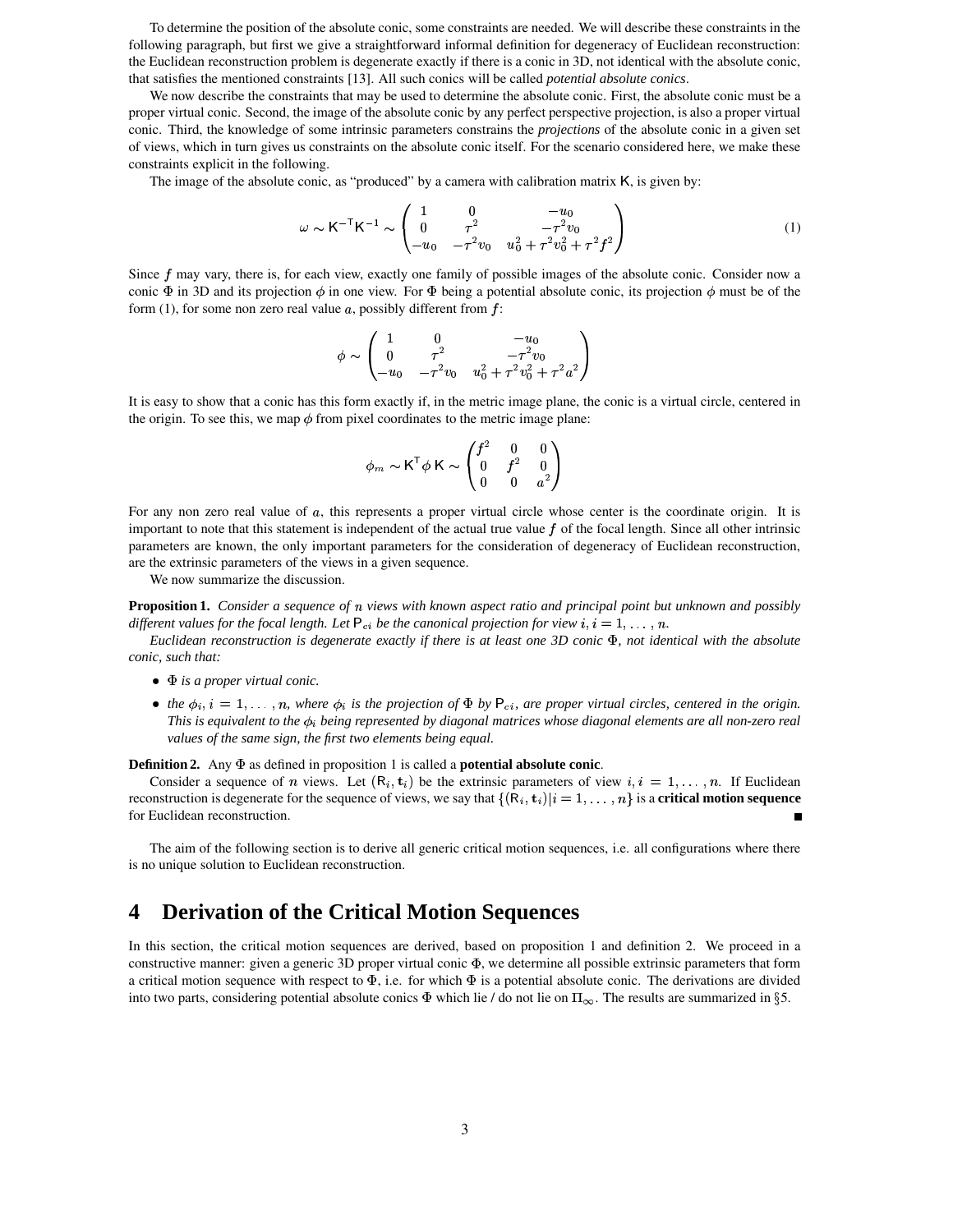### **4.1 • Potential Absolute Conics on**  $\Pi_\infty$

Let  $\Phi$  be a PVC on the ideal plane. Its canonical projection  $\phi$  by a camera with extrinsic parameters  $(R, t)$  is given by:

$$
\phi \sim \mathsf{R} \Phi \mathsf{R}^{\mathsf{T}} \tag{2}
$$

Like it is the case for all geometric entities on the ideal plane, the projection depends only on the orientation of the camera, not on its position.

We now determine all orientations R for which  $\phi$  is a proper virtual circle centered in the origin. This implies that  $\phi$  is a diagonal matrix of the form:  $\phi \sim \text{diag}(b, b, 1)$ . If we choose the free scale factor for  $\Phi$  such that  $\det \Phi = b^2 = \det \phi$ , the  $\sim$  in equation (2) can be replaced by an equality sign:

$$
\begin{pmatrix} b & 0 & 0 \\ 0 & b & 0 \\ 0 & 0 & 1 \end{pmatrix} = R\Phi R^{T}
$$
\n(3)

Equation (3) implies that  $\Phi$  has a double eigenvalue b and the single eigenvalue 1. The case  $b=1$  is of no interest here, because this would mean that  $\Phi$  is the *true* absolute conic (the absolute conic is the only conic on the ideal plane with a triple eigenvalue).

From equation (3), we derive:

$$
\mathsf{R}^\mathsf{T} \begin{pmatrix} b & 0 & 0 \\ 0 & b & 0 \\ 0 & 0 & 1 \end{pmatrix} \begin{pmatrix} 0 \\ 0 \\ 1 \end{pmatrix} = \Phi \mathsf{R}^\mathsf{T} \begin{pmatrix} 0 \\ 0 \\ 1 \end{pmatrix}
$$

and further:

$$
\mathsf{R}^\mathsf{T} \begin{pmatrix} 0 \\ 0 \\ 1 \end{pmatrix} = \Phi \mathsf{R}^\mathsf{T} \begin{pmatrix} 0 \\ 0 \\ 1 \end{pmatrix}
$$

Hence, the vector

$$
\mathbf{v}_{\mathsf{R}} = \mathsf{R}^{\mathsf{T}} \begin{pmatrix} 0 \\ 0 \\ 1 \end{pmatrix}
$$

is an eigenvector of  $\Phi$  to the eigenvalue 1. Since 1 is a single eigenvalue, all its associated eigenvectors are equal up to scale. This means that for all rotation matrices R in a critical motion sequence, the vectors  $\mathbf{v}_R$  are equal up to scale.

It is easy to show that  $(\mathbf{v}_R, 0)$  is nothing else than the ideal point of the optical axis for a camera with orientation R. All  $\bf{v}_R$  being equal up to scale is thus equivalent to the optical axes of all views being parallel. We conclude that a set of views with parallel optical axes is critical for Euclidean reconstruction. The proof of this being a necessary and sufficient condition for a set of views to be critical with respect to a potential absolute conic on the ideal plane, is omitted here.

### **4.2** • Potential Absolute Conics not on  $\Pi_{\infty}$

Contrary to conics on the ideal plane, the projection of conics not on  $\Pi_{\infty}$  depends on both camera position and orientation. First, we deal with position, then with orientation.

#### **4.2.1 Position**

Let  $\Phi$  be a PVC *not* on the ideal plane. Consider a view with optical center at position **t**. Let  $\phi$  be the canonical projection of  $\Phi$ . Let  $\Lambda$  be the projection cone of  $\phi$  (cf. §2).

One condition for  $\Phi$  being a potential absolute conic is that  $\phi$  is a circle, centered in the origin of the metric image plane. Note that the origin of the metric image plane is the camera's principal point, i.e. the intersection of the optical axis with the image plane. Since the optical axis is perpendicular to the image plane, the projection cone  $\Lambda$  must be circular. The vertex of the projection cone being the optical center  $t$ , we obtain constraints on the possible camera positions in a critical motion sequence: for a potential absolute conic  $\Phi$ , all possible camera positions are the vertices of circular cones that contain  $\Phi$ . These are summarized in the following (proof omitted).

If  $\Phi$  is a virtual circle, the locus of possible camera positions in a critical motion sequence is the line  $\bf{L}$  perpendicular to the circle's supporting plane and passing through the circle's center (see figure 1). If  $\Phi$  is a virtual ellipse, then the locus of camera positions is the union of a real ellipse  $\Psi_e$  and a real hyperbola  $\Psi_h$  (see figure 1). The supporting plane of the three conics  $\Phi$ ,  $\Psi_e$  and  $\Psi_h$  are mutually perpendicular (there are further relations between these conics, but they are omitted here).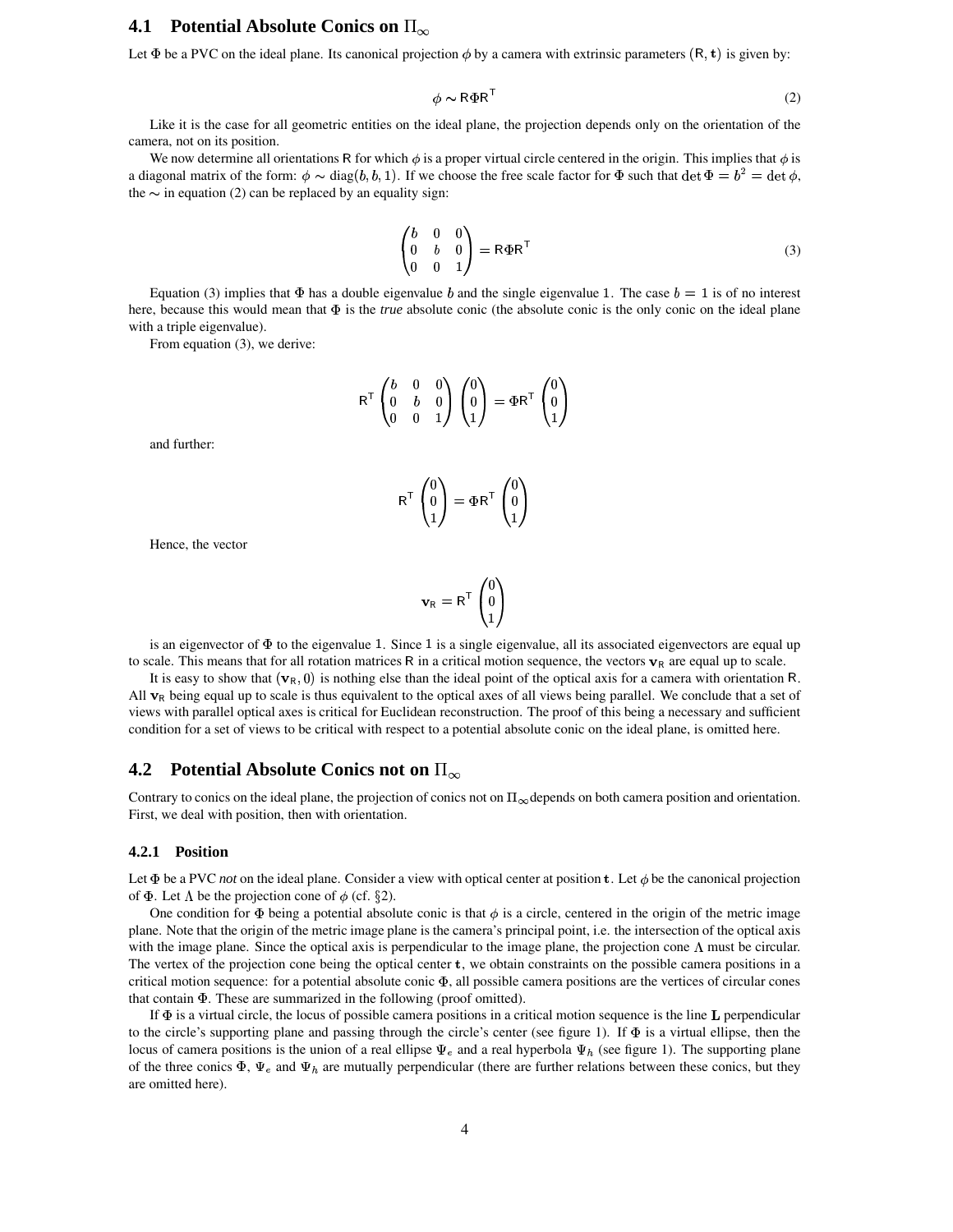

Figure 1: Locus of camera positions in a motion sequence critical with respect to a conic  $\Phi$  not on the ideal plane. The conic  $\Phi$  is shown in dotted style to illustrate that it is virtual and can in fact not be drawn. On the left hand side, the case of  $\Phi$  being an ellipse is shown and on the right hand side the case of a circle. The figures are further explained in  $\S 4.2$ .

#### **4.2.2 Orientation**

The results of the previous paragraph are necessary conditions for camera positions in a critical motion sequence. To obtain sufficient conditions, we now consider the *orientation* of cameras. First note that rotations about the optical axis are not important here: if the projection of  $\Phi$  is a circle centered in the origin (the principal point), then any rotation about the optical axis will preserve this property. Hence, the only part of camera orientation that matters is the *orientation of the optical axis*.

For the camera positions derived in the previous paragraph, we have to determine the orientations of the optical axis such that  $\Phi$  is projected onto a circle centered in the origin. The proofs of the following statements are omitted due to lack of space.

If  $\Phi$  is a virtual circle (cf. right hand part of figure 1), there are two particular camera positions on **L** for which the optical axis might take any orientation. These positions are symmetric with respect to the supporting plane of . For all other camera positions on the line  $L$ , the optical axis coincides with  $L$ . To summarize, critical motion sequences with respect to a *circle*  $\Phi$  consist of collinear optical centers and optical axes passing through all optical centers, except that at two positions, the optical axis may be oriented arbitrarily (even several views might be taken from these two positions, by a camera rotating about its optical center).

If  $\Phi$  is a virtual ellipse (cf. left hand part of figure 1), and the optical center lies on the ellipse  $\Psi_e$  (respectively the hyperbola  $\Psi_h$ ), then the optical axis is the tangent of  $\Psi_e$  (respectively  $\Psi_h$ ) at the optical center.

## **5 Summary**

The following camera positions/orientations constitute critical motion sequences for Euclidean reconstruction:

*Case 1.* Arbitrary position of optical centers but parallel optical axes. This means that camera motions are pure translations, possibly combined with an arbitrary rotation about the optical axis and a reversal of the gaze direction. *Case 2.* Collinear optical centers. The optical axes at two positions may be oriented arbitrarily, all others coincide with the line joining the optical centers. This means that camera motions are pure forward translations, with two exceptions where the translation may be followed by an arbitrary rotation about the optical center.

*Case 3.* The optical centers lie on an ellipse/hyperbola pair as shown in figure 1. At each position, the optical axis is tangent to the ellipse/hyperbola. A necessary condition derived from this is: the views may be partitioned into at most two sets for which the centers and optical axes are all coplanar. In addition, these two sets define perpendicular planes.

If we consider only one of the two conics  $\Psi_e$  or  $\Psi_h$ , we can describe the critical motion sequences as follows: a camera moving on a trajectory that may be described as (arc of) a conic, and always gazing in the direction of motion. An example would be a camera mounted on a vehicle taking a roundabout or another "smooth" turn.

Newsam et al. derived degenerate configurations for two-view self-calibration [10]. Their results are of course contained in the above list.

## **6 Comments**

#### **6.1 Two Cameras in General Position**

From case 2 in the previous section, it follows that with two views in general position and with general orientation, Euclidean reconstruction is degenerate. In fact, it is known that in this case there is a two-fold ambiguity for the absolute conic: let  $\omega_1$  and  $\omega_2$  be the projections of the absolute conic in the two views. The projection cones of  $\omega_1$  and  $\omega_2$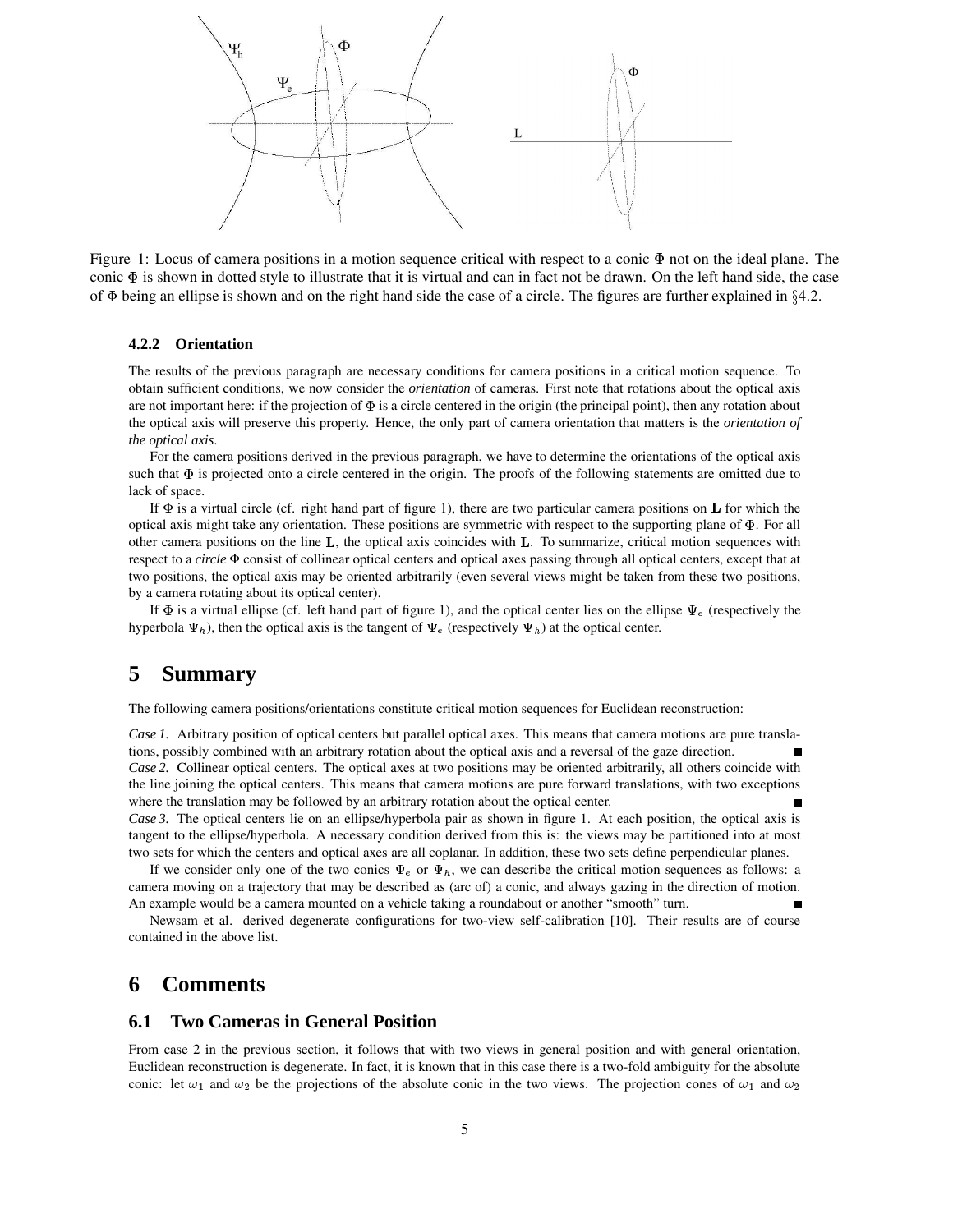intersect of course in the absolute conic, but in general also in a second conic  $\Phi$ , hence the ambiguity. However, selfcalibration can be achieved, since  $\Phi$  has the same projections as the absolute conic (it lies on the same projection cones). This illustrates that Euclidean reconstruction and self-calibration are not exactly equivalent problems. In practice, the ambiguous solution for Euclidean reconstruction can often be ruled out by imposing that the reconstructed scene lies in front of both cameras.

#### **6.2 Camera Rotating about its Optical Center**

A camera rotating about its optical center while possibly changing its focal length, can always be calibrated from two views whose optical axes do not coincide. This is briefly explained in the following. The two views are critical for Euclidean reconstruction according to case 2 (cases 1 and 3 allow only one optical axis per camera position). The position t of the two views is one of the two exceptional points. What we did not mention above is the following fact: the cone spanned by  $\Phi$  and with vertex **t** contains the absolute conic (it is an absolute cone). Hence, the projections of  $\Phi$  are identical with the image of the absolute conic, which means that (self-) calibration has a unique solution.

#### **6.3 Planar Motion**

By planar motion we understand that both optical center and optical axis are bound to move in a single plane. It has been shown by Brooks et al. that for two views, this is always a critical configuration for self-calibration [3]. If the two optical axes are parallel, then the configuration is critical according to both cases 1 and 3. If not, then the configuration is critical according to case 3. In that case, we can describe the configuration as that of a moving camera, that fixates a finite point (the intersection of the two optical axes).

Adding other views that fixate the same point, makes the whole configuration non critical. This can be shown by contradiction using a simple geometrical argument. Suppose the configuration were still critical. According to case 3, and because the camera moves in a single plane, the camera positions have to lie on a conic (the ellipse  $\Psi_e$  or the hyperbola  $\Psi_h$ ). In addition, the optical axes are tangents to the same conic. However, more than two views fixate the same point, i.e. the same point lies on more than two optical axes. This is not possible, since from one point, we can draw at most two tangents to a conic [12].

#### **6.4 On Case 3**

The case of a camera moving on a single conic, has been described in the previous paragraph. At first sight, the case of a motion sequence containing both conics  $\Psi_e$  and  $\Psi_h$  does not seem to be of much practical importance, since the optical axes of views are bound to lie in two perpendicular planes. However, this does not exclude that there is a large overlap between views, as figure 2 illustrates. This case might well occur in practical situations. Of course, the case of coplanar optical axes should be more important, e.g. for the consideration of stereo systems.



Figure 2: On case 3: on the left hand side, possible orientations of the optical axes of two views are shown, one's center lying on  $\Psi_e$  and the other's on  $\Psi_h$ . On the right hand side, a pair of optical axes is shown for which the fields of view will overlap.

# **7 Stereo Systems**

The results presented in the previous sections allow us to study degeneracies of Euclidean reconstruction for stereo systems. Here, a stereo system consists of two cameras with coplanar optical axes and symmetric but possibly variable vergence angles. The distance between the two cameras is fixed and the system is assumed to move in a single plane. The focal lengths of the two cameras are not constrained to be equal, and they may vary freely between different images. We define the *axis of a stereo system* as the line perpendicular to and passing through the midpoint of the baseline.

A single pair of images taken by such a stereo system is of course critical. In the following, we reveal the conditions for two stereo pairs being critical. This is done for the cases of fixed and variable vergence angles.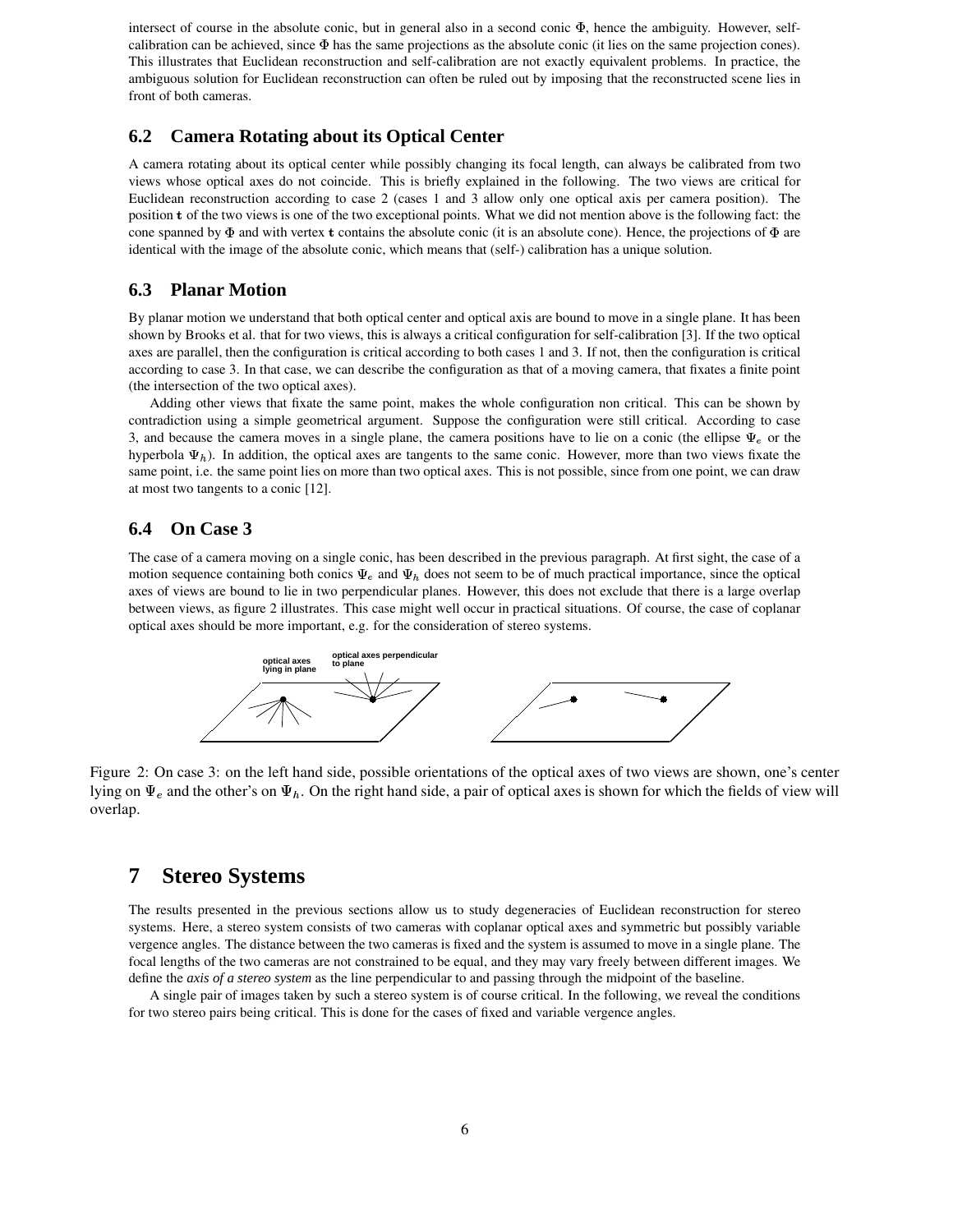### **7.1 Fixed Vergence Angles**

For the trivial case of a stationary stereo system, any number of stereo pairs are critical. Non-trivial cases are discussed in the following.

**Parallel optical axes.** If the vergence angles are of 90°, i.e. if the two optical axes are parallel, then each stereo pair is critical according to cases 1 and 3. According to case 1, the combination of two stereo pairs is only critical if the stereo system undergoes a pure translation or a rotation by  $180^\circ$  in the plane of motion, i.e. a reversal of gaze direction. Case 3 is dealt with as in the following paragraph.

**Convergent optical axes.** The stereo pairs can only be critical according to case 3 if there is an ellipse or a hyperbola containing all 4 optical centers and having all optical axes as tangents. It is easy to show that due to symmetry of the vergence angles,  $\Psi$  must be symmetric with respect to the axes of the stereo pairs, but that  $\Psi$  cannot be a circle. This implies that the axes of the stereo pairs are either identical or perpendicular. It can be shown that in case they are perpendicular, there is no possibility to place the two stereo pairs in a way that a conic  $\Psi$  as described above exists. In case the axes are identical, a conic  $\Psi$  exists exactly if the two stereo pairs have opposite gaze direction.

**Summary.** Two stereo pairs with fixed and symmetric vergence angles are critical in exactly the following situations. If the optical axes of the stereo system are parallel, the stereo pairs are critical if they are related by a pure translation, possibly followed by a reversal of gaze direction. If the optical axes are convergent, the stereo pairs are only critical if they gaze in opposite directions and if their axes are identical. The only case of practical importance is pure translation of a stereo system with parallel optical axes.

#### **7.2 Variable Vergence Angles**

Due to varying vergence angles, at least one stereo pair has convergent optical axes. Hence, the combination of the stereo pairs can only be critical according to case 3. As stated above, the conic  $\Psi$  must be symmetric with respect to the axes of the stereo pairs, which implies that these are either identical or perpendicular. It can be shown that if they are identical, no conic  $\Psi$  as described above can exist. For perpendicular axes, there is a one-dimensional family of possibilites for placing the stereo pairs and setting their vergence angles relative to each other such that the combination of the stereo pairs is critical.

In summary, if the vergence angles for the two stereo pairs are different, the configuration can only be critical if the axes of the stereo pairs are perpendicular. The exact conditions for being critical are omitted due to lack of space.

# **8 Conclusions**

We have derived all motion sequences that are critical for Euclidean reconstruction from image sequences with variable and unknown focal length, whose other intrinsic parameters are known. The critical motion sequences are described geometrically. The most important case is probably that of a camera moving on a straight line or a conic, and gazing in the direction of motion. Our results allowed us to study the critical motions of stereo systems. We showed that there are very few critical motions and that these, besides the case of pure translation, are not likely to occur in practice.

For details and proofs that have been omitted in this paper, please contact the author.

# **References**

- [1] A. Azarbayejani and A.P. Pentland, "Recursive Estimation of Motion, Structure, and Focal Length," *IEEE Transactions on PAMI*, Vol. 17, No. 6, 562-575, 1995.
- [2] W. Boehm and H. Prautzsch, "Geometric Concepts for Geometric Design," A.K. Peters, 1994.
- [3] M.J. Brooks, L. de Agapito, D.Q. Huynh and L. Baumela, "Direct Methods for Self-Calibration of a Moving Stereo Head," *ECCV, UK*, 415-426, 1996.
- [4] L. de Agapito, D.Q. Huynh and M.J. Brooks, "Self-Calibrating a Stereo Head: An Error Analysis in The Neighbourhood of Degenerate Configurations," *ICCV, India*, 747-753, 1998.
- [5] O. Faugeras, "What Can Be Seen in Three Dimensions with An Uncalibrated Stereo Rig ?", *ECCV, Italy*, 563-578, 1992.
- [6] O. Faugeras, "Stratification of Three-Dimensional Vision: Projective, Affine and Metric Representations", *Journal Optical Society of America A*, 465-484, 1995.
- [7] R.I. Hartley, "Estimation of Relative Camera Positions for Uncalibrated Cameras," *ECCV, Italy*, 579-587, 1992.
- [8] R. Hartley, R. Gupta and T. Chang, "Stereo from Uncalibrated Cameras", *ECCV, Italy*, 761-764, 1992.